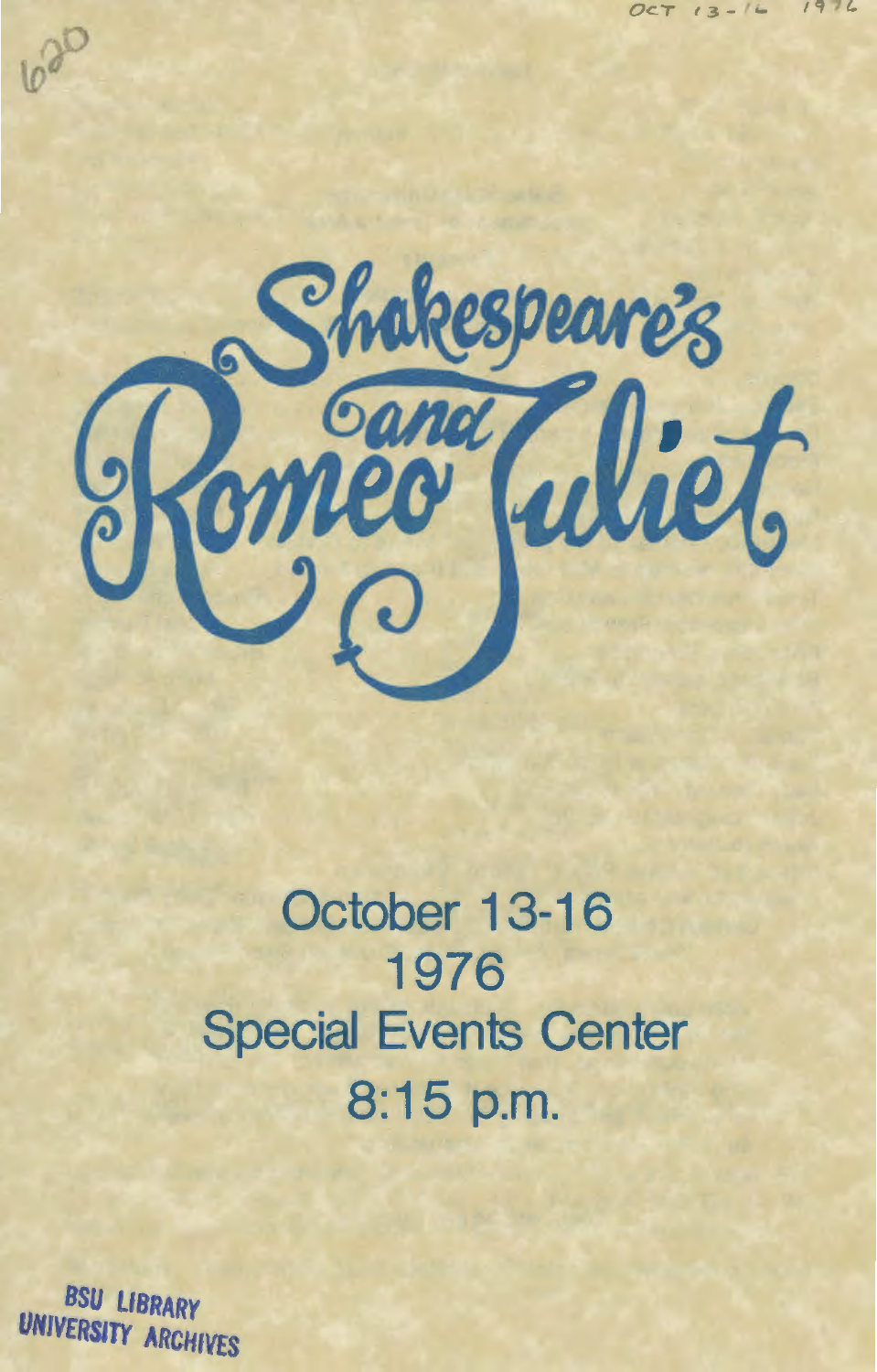# **Boise State University Department of Theatre Arts**

## **Presents**

## **Romeo and Juliet By William Shakespeare**

| Paris, a young count, kinsman to the prince  Robert Bradshaw       |  |
|--------------------------------------------------------------------|--|
|                                                                    |  |
|                                                                    |  |
|                                                                    |  |
| Mercutio, kinsman to the prince and friend to Romeo  Eric Bischoff |  |
| Benvolio, nephew to Montague and friend to Romeo Spike Ericson     |  |
| Tybalt, nephew to Lady Capulet Bruce Richardson                    |  |
|                                                                    |  |
|                                                                    |  |
|                                                                    |  |
|                                                                    |  |
|                                                                    |  |
| Lady Montague, wife to Montague Linda Pommerening                  |  |
| Lady Capulet, wife to Capulet  Barbara McKean                      |  |
|                                                                    |  |
|                                                                    |  |
| Citizens of Verona, Pages, Guards, Watchmen,                       |  |
| Servants, and Attendants. Alan Anderson, Gerry Bryant,             |  |

Colleen Corbett, Kathleen Corbett, Tom Corbett, Bruce Demaree, Terrie Jenks, Arlen Oneida, Elizabeth Streiff, Marc A. Vega

Jean Louis Barrault: "A classic is like a hidden treasure. Its core is buried under so many layers of varnish, so many polishings, that it can be reached only by patience and infiltration. But once it is reached-or once we think it is-there are dazzling riches to be discovered at every turn. Its resources are inexhaustable."

There will be one intermission

ESPASSIN TES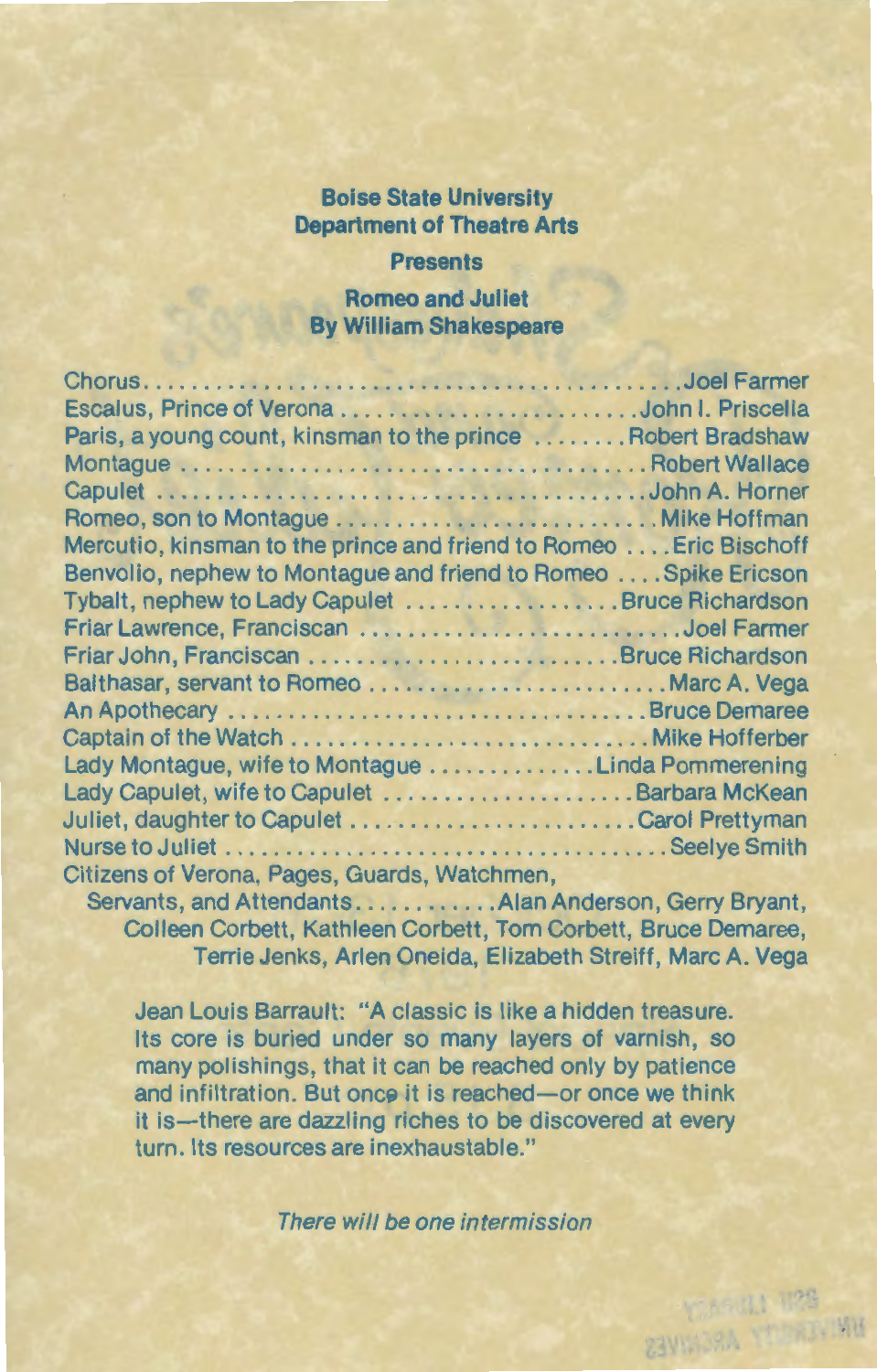# **Production Staff**

| Casting and Script Arrangement  Dr. Robert Ericson |                    |
|----------------------------------------------------|--------------------|
|                                                    |                    |
|                                                    |                    |
| Costumes Designed by Delores Ringer                |                    |
|                                                    |                    |
|                                                    | <b>Janet Eskew</b> |
|                                                    |                    |
| Assistant to Director Cathy Priscella              |                    |

### **Production Crews**

**Lighting**  Janet Eskew

**Sound**  Jess Paris

**Properties**  Gerry Bryant Ann Bittleston Kathy O'Neil

**Stage Manager**  Jon Irwin **Asst. Stage Manager**  Brian Stephens

**House Manager**  Kami Carpentier

#### **Ushers**

Cheryl Hurrle, Cindy Meier, Dave Alphin, Alison Cook, Nancy Frederick, Mary Knight, Marie Murray, Teddie Heise

**Scenery**  Student Employees: Jon Irwin, Seelye Smith, Jess Paris. Members of Theatre Arts 117: Technical **Theatre** 

**Costumes**  Nan Harms Kathy O'Neil Jan Logan Alan Anderson Kass Bratten Barbara Hosford Melanie Yellan Julia Franklin Elizabeth Streiff Bobby Blalock Marc Vega Leslie Fowler

Preprogram and intermission music played and recorded by Spike Ericson.

**Special Acknowledgements:** Debbie Memmott, Fran's Wig Image, Jim T. Hutcherson, Department of Music, Mrs. Bischoff and Dr. C. W. Baker for recent donations to costume and property collection.

**Musicians:** Jean Porter, Mark Metzger, Quinn Van Paepeghem, Rick Krause